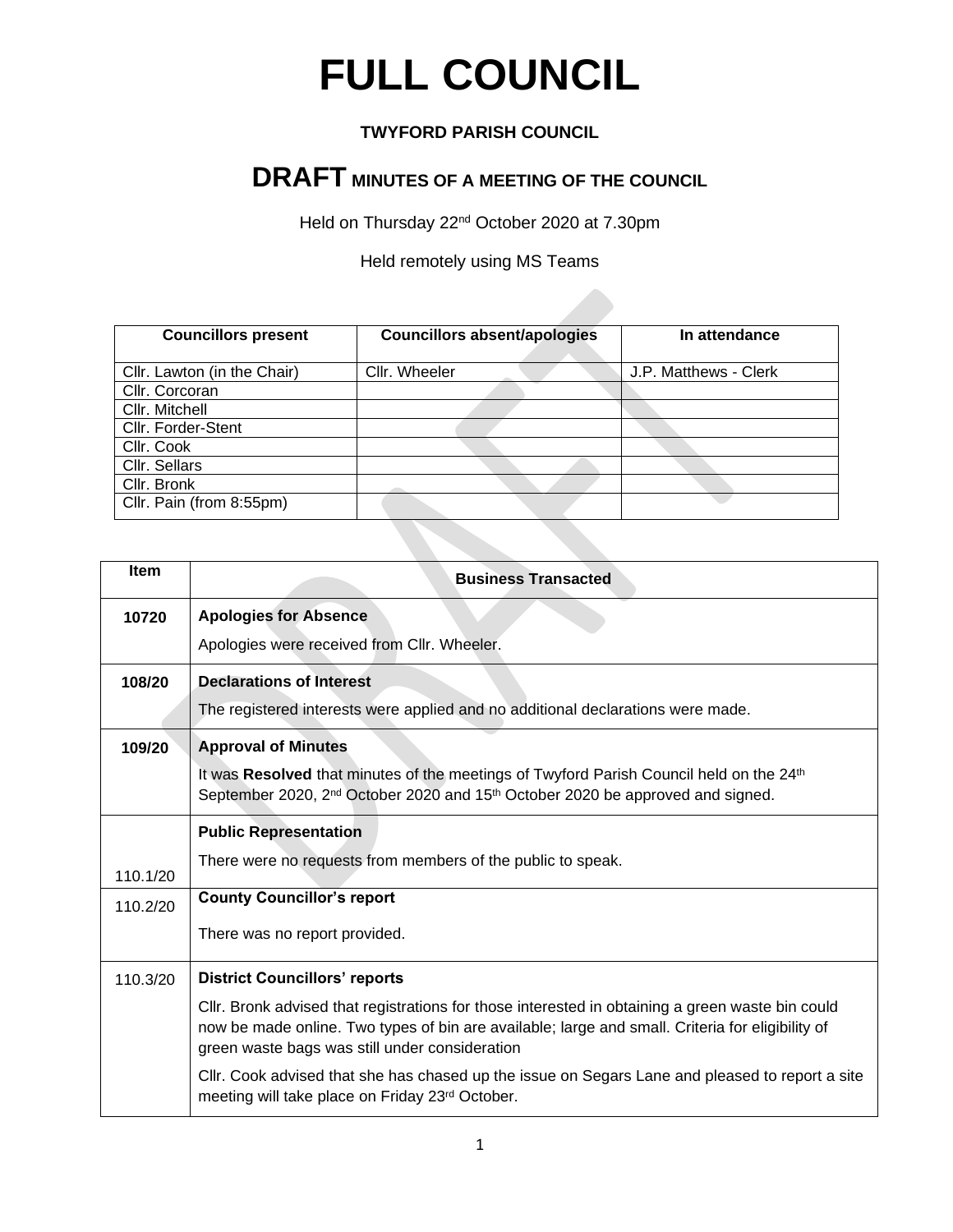| 111/20   | Matters arising from the minutes of the Full Council meeting held on 24 <sup>th</sup> September not<br>included elsewhere on the agenda.                                                                                                                                                                                                                                                                                                                                                                                          |
|----------|-----------------------------------------------------------------------------------------------------------------------------------------------------------------------------------------------------------------------------------------------------------------------------------------------------------------------------------------------------------------------------------------------------------------------------------------------------------------------------------------------------------------------------------|
|          | There were no items to report.                                                                                                                                                                                                                                                                                                                                                                                                                                                                                                    |
| 112/20   | To receive an update from the Planning Committee                                                                                                                                                                                                                                                                                                                                                                                                                                                                                  |
|          | CIIr. Mitchell advised that comments relating to a planning pre application had been circulated<br>and should have been included on the agenda for Council to consider. The comments would be<br>submitted to the Local Planning Authority and ratified at the next meeting of the Planning<br>Committee.                                                                                                                                                                                                                         |
| 113/20   | To receive an update from the Recreation Committee                                                                                                                                                                                                                                                                                                                                                                                                                                                                                |
|          | The resurfacing work at Northfields has been completed and looks very well. Painting of the<br>equipment will be commencing soon as agreed previously. There is a small question as to<br>whether the small amount of areas reseeded may need some protection.                                                                                                                                                                                                                                                                    |
|          | Additional work to the pathway and basket ball pad to fit with the others recently renewed<br>surfaces is quoted for in 113.1.20. The basket swing does not have a visible surface as the<br>rubber mat is covered with grass. This had a quote but which had not yet been brought to<br>committee.                                                                                                                                                                                                                               |
|          | An application has been submitted to WCC to install a dropped kerb at the Coles Close entrance.                                                                                                                                                                                                                                                                                                                                                                                                                                   |
|          | CIIr. Cook also advised that a quotation had been provided to replace the wooden posts adjacent<br>the pathway at Northfields. The Chairman advised that since the item wasn't tabled as an agenda<br>item a decision couldn't be made to approve.                                                                                                                                                                                                                                                                                |
|          | The Clerk advised he had attended Northfields that afternoon and considered that some of the<br>posts were in very poor state of repair and could present a risk to members of the public. He had<br>asked the Assistant Clerk to liaise with the caretaker to place safety fencing around the damaged<br>posts whilst emergency repairs were carried out. Cllr. Cook would revisit the contractor to obtain<br>a quote to replace the most damaged posts at a price that could be authorised by the Clerk as<br>Emergency works. |
| 113.1/20 | Quotation for works at Northfields Play Area                                                                                                                                                                                                                                                                                                                                                                                                                                                                                      |
|          | Members considered the quotation received for works to:                                                                                                                                                                                                                                                                                                                                                                                                                                                                           |
|          | Pathway - Cut chases into perimeter of pathway and supply and install 38m2 x 40mm depth<br>TigerMulch surfacing.                                                                                                                                                                                                                                                                                                                                                                                                                  |
|          | Basketball Pad Remove timber edgings and supply and install 20mm depth coloured wet pour<br>surfacing.                                                                                                                                                                                                                                                                                                                                                                                                                            |
|          | It was resolved to approve this work at a total cost of £3753.00 with Redlynch as the supplier.                                                                                                                                                                                                                                                                                                                                                                                                                                   |
|          | Proposed by Cllr. Lawton, seconded by Cllr. Sellars                                                                                                                                                                                                                                                                                                                                                                                                                                                                               |
| 113.2/20 | It was resolved to approve a virement of £3753.00 from general reserves to the Recreation<br>Committee budget.<br>Proposed by Cllr. Lawton, seconded by Cllr. Bronk                                                                                                                                                                                                                                                                                                                                                               |
| 114/20   | To receive an update from the Finance Committee                                                                                                                                                                                                                                                                                                                                                                                                                                                                                   |
|          | There were no items to report.                                                                                                                                                                                                                                                                                                                                                                                                                                                                                                    |
| 114.1/20 | <b>Schedule of Payments</b>                                                                                                                                                                                                                                                                                                                                                                                                                                                                                                       |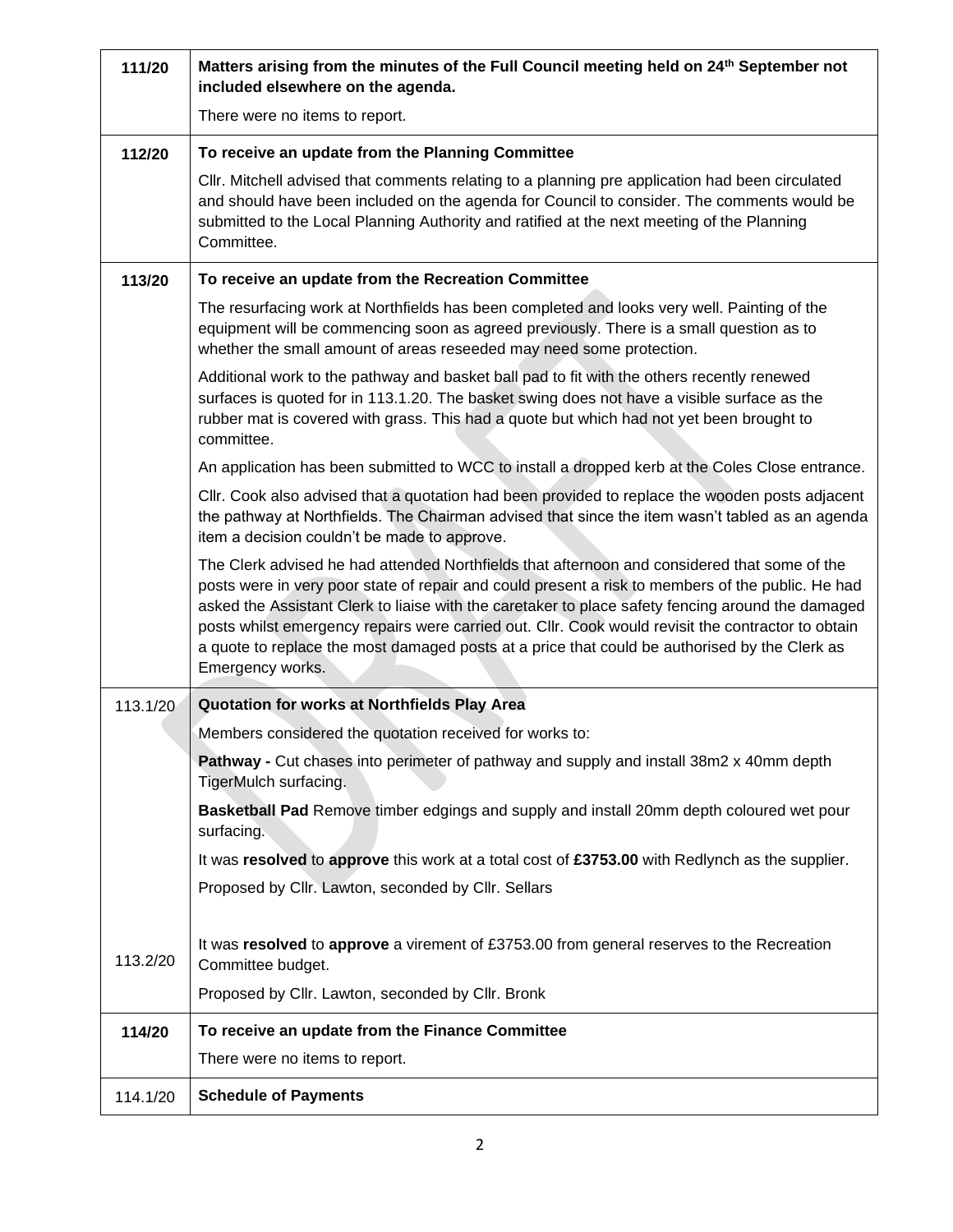|          | payment.                                                           | Cllr. Corocan advised a that unpaid invoice from Transport Works of £375.00 for cycleway project<br>feasibility work was missing for the Schedule of Payments and asked that it be considered for                                                                                                                |
|----------|--------------------------------------------------------------------|------------------------------------------------------------------------------------------------------------------------------------------------------------------------------------------------------------------------------------------------------------------------------------------------------------------|
|          | payable to Transport Works.                                        | It was resolved to approve the Schedule of Payments for October 2020 and to include the £375                                                                                                                                                                                                                     |
|          | Proposed by Cllr. Lawton, seconded by Cllr. Sellars                |                                                                                                                                                                                                                                                                                                                  |
| 114.2/20 | <b>Balance of the bank accounts</b>                                |                                                                                                                                                                                                                                                                                                                  |
|          | The bank balances as of 30 <sup>th</sup> September 2020 were noted |                                                                                                                                                                                                                                                                                                                  |
|          | <b>Ordinary Accounts</b>                                           |                                                                                                                                                                                                                                                                                                                  |
|          | HSBC C/A                                                           | £64,365.54                                                                                                                                                                                                                                                                                                       |
|          | <b>HSBC Savings</b>                                                | £126,479.96                                                                                                                                                                                                                                                                                                      |
|          | Nationwide                                                         | £10,010.03                                                                                                                                                                                                                                                                                                       |
|          | <b>Total</b>                                                       | £200,855.53                                                                                                                                                                                                                                                                                                      |
|          |                                                                    |                                                                                                                                                                                                                                                                                                                  |
| 114.3/20 | <b>Draft Reserves &amp; Treasury Management policy</b>             |                                                                                                                                                                                                                                                                                                                  |
|          |                                                                    | Cllr. Bronk introduced the draft policy which had been reviewed by the Finance Committee. The<br>policy included recommendations that Council should limit its financial exposure to any one<br>financial institution, or group, by capping holdings at the deposit protection limit.                            |
|          | starting point for the Council to work from.                       | The Chairman thanked Cllr. Bronk for his work on this comprehensive policy which was a good                                                                                                                                                                                                                      |
|          |                                                                    | It was resolved to approve the Reserves & Treasury Management policy.                                                                                                                                                                                                                                            |
|          | Proposed by Cllr. Lawton, seconded by Cllr. Cook                   |                                                                                                                                                                                                                                                                                                                  |
| 115/20   |                                                                    | To receive an update on Highways & Traffic matters (Cllr. Bronk & Cllr. Cook)                                                                                                                                                                                                                                    |
|          |                                                                    | Cllr. Bronk explained the replacement street sign for Segars Lane was of a design that<br>sympathetic to its location within Conservation Area. He has also advised the WCC sign<br>replacement project team of other tired street name signs which require attention.                                           |
|          | engagement from HCC Highways.                                      | The SLOW sign/marking in Park Lane still requires renewal more than 3 years after it was first<br>reported defective. HCC are aware of this but still hadn't arranged for the work to take place. Cllr.<br>Bronk would continue to push for this, and other work, to take place but reports little in the way of |
| 115/20   | Top level overview of project progress                             |                                                                                                                                                                                                                                                                                                                  |
| 115.1/20 | <b>Neighbourhood Plan Project</b>                                  |                                                                                                                                                                                                                                                                                                                  |
|          | communicated on Facebook and the TIS.                              | The Chairman advised draft TNP as agreed by Full Council has now been submitted to the South<br>Downs National Park Authority. Once the feedback is published by the TNP group this should be                                                                                                                    |
| 115.2/20 | Flood Mitigation and Car Park expansion Project                    |                                                                                                                                                                                                                                                                                                                  |
|          | decide how to issue a tender for the contract of the works.        | CIIr. Corcoran advised that the scheme has basically been agreed with HCC, but HCC need                                                                                                                                                                                                                          |
|          |                                                                    | However, there is an issue with funding for the work as both WCC and SDNPA CIL applications<br>had been declined. Cllr. Corcoran spoke at WCC's Cabinet meeting the previous day and were<br>sympathetic to the situation, however no further CIL was available at this time. It was being                       |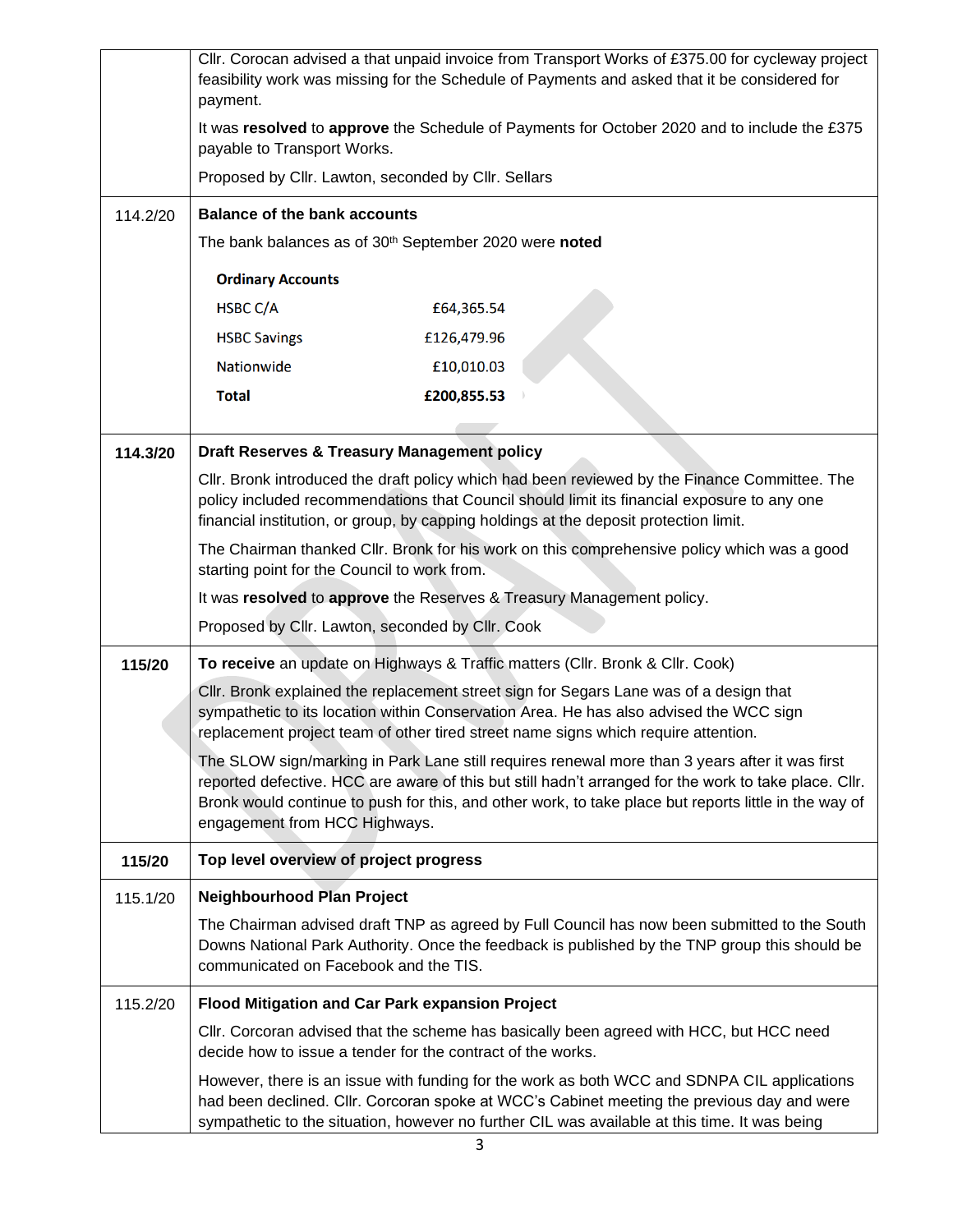|          | explored whether CIL previously allocated for the car park project could be used instead. A<br>meeting, arranged by Simon Finch at WCC, between all relevant authorities is to be arranged to<br>ensure that collaborative way forward can be agreed. Cllr. Corcoran will write to Chris Paterson<br>at the SDNPA regarding the matter.                                                                                                                                                                                                                                                                                                        |
|----------|------------------------------------------------------------------------------------------------------------------------------------------------------------------------------------------------------------------------------------------------------------------------------------------------------------------------------------------------------------------------------------------------------------------------------------------------------------------------------------------------------------------------------------------------------------------------------------------------------------------------------------------------|
| 115.3/20 | <b>Pavilion Refurb Project Update</b>                                                                                                                                                                                                                                                                                                                                                                                                                                                                                                                                                                                                          |
|          | This project is now complete although some reconciliation of paperwork is required before the<br>SDNPA release CIL funds.                                                                                                                                                                                                                                                                                                                                                                                                                                                                                                                      |
| 115.4/20 | Two Parks Strategy Project Update                                                                                                                                                                                                                                                                                                                                                                                                                                                                                                                                                                                                              |
|          | The Clerk advised that feedback on the Hunter Park draft masterplan had only recently been sent<br>back to Tim Parker therefore there was little to update on.                                                                                                                                                                                                                                                                                                                                                                                                                                                                                 |
|          | CIIr. Pullen asked whether some minor works could be planned for during the winter season and<br>to that end he would obtain quotes for additional hedge plants.                                                                                                                                                                                                                                                                                                                                                                                                                                                                               |
|          | Cllr. Corocan had resolved the matter of the boundary of Hunter Park in the south east corner<br>and had previously circulated correspondence on this. The agreed boundary is marked by pink<br>topped posts, but a permanent post and wire fence would require installation and the Clerk said<br>he would investigate this.                                                                                                                                                                                                                                                                                                                  |
| 115.5/20 | <b>Highways and Traffic Project</b>                                                                                                                                                                                                                                                                                                                                                                                                                                                                                                                                                                                                            |
|          | No current project in progress                                                                                                                                                                                                                                                                                                                                                                                                                                                                                                                                                                                                                 |
| 115.6/20 | <b>Cycleway Project Update</b>                                                                                                                                                                                                                                                                                                                                                                                                                                                                                                                                                                                                                 |
|          | CIIr. Mitchell advised that Roger Walker was due to meet with Nick Farthing to form a proposal<br>which he hoped could be shared very soon. WCC had reviewed the CIL award and requested<br>updates on the progress of the project.                                                                                                                                                                                                                                                                                                                                                                                                            |
|          | Cllr. Bronk re-iterated his view that the project needed to consider the whole of the route through<br>Twyford and not just single sections or two phases. Cllr. Lawton wondered whether support from<br>the Colden Common community should be sought as they would benefit from this scheme. Cllr.<br>Bronk was concerned that an alternative cycle path from Colden Common could go via the Itchen<br>Way and bypass Twyford Moors altogether, he therefore was strongly of the view that the cycle<br>path must be alongside the main road. Cllr. Cook suggested that the project Leads should liaise<br>with the clerk at Colden Common PC |
|          | Cllr. Pullen raised an issue he had seen on a local Facebook page as to whether there was an<br>opportunity for cycle racks to be installed in the car park at the Parish Hall/ Surgery. Cllr. Cook<br>suggested a suitable area may be by the "Cecil Hut".                                                                                                                                                                                                                                                                                                                                                                                    |
|          | CIIr Bronk suggested that sustainable travel initiatives such as cycle racks and electric vehicle<br>charging should be considered as part of the new car park project, where they would be under<br>the direct control of the Council, and also at Hunter Park. The Chairman asked if Cllr Sellars<br>would like to ask the Parish Hall for their views on how they could assist.                                                                                                                                                                                                                                                             |
| 115.7/20 | <b>Climate Project Update</b>                                                                                                                                                                                                                                                                                                                                                                                                                                                                                                                                                                                                                  |
|          | CIIr Forder-Stent advised that a Zoom meeting of interested parties has been arranged for the<br>very near future.                                                                                                                                                                                                                                                                                                                                                                                                                                                                                                                             |
| 116/20   | <b>Berry Meadow and Compton Lock Committee business</b>                                                                                                                                                                                                                                                                                                                                                                                                                                                                                                                                                                                        |
|          | CIIr. Corcoran advised that recently work had been completed by fencing contractors and that a<br>volunteer work party had fixed a breach in the navigation last weekend and he thanked them for<br>all their hard work.                                                                                                                                                                                                                                                                                                                                                                                                                       |
|          |                                                                                                                                                                                                                                                                                                                                                                                                                                                                                                                                                                                                                                                |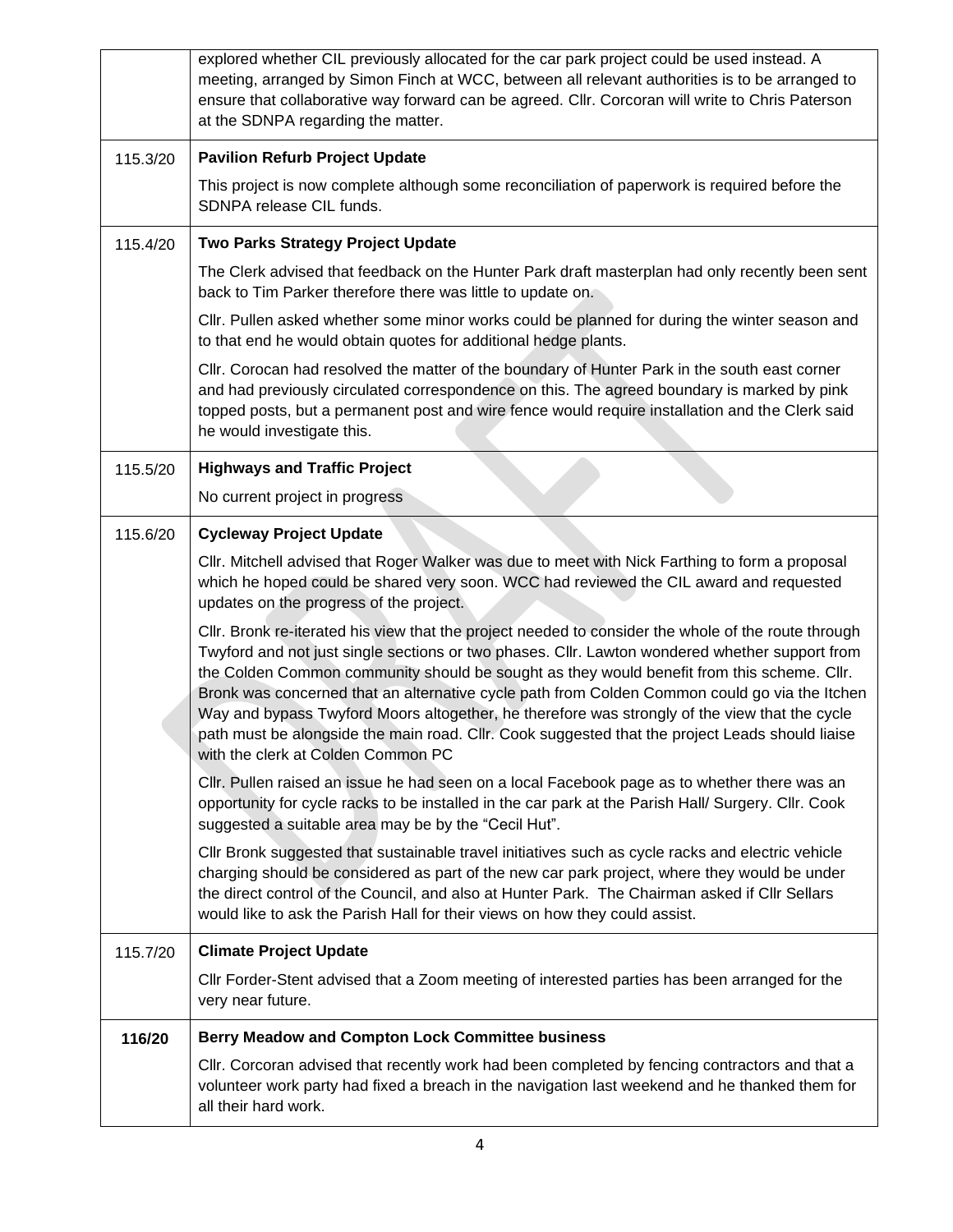|          | Hampshire Search & Rescue would be carrying out training exercises at the Lock during<br>November and December.                                                                                                                                                                                                                                                                                                       |
|----------|-----------------------------------------------------------------------------------------------------------------------------------------------------------------------------------------------------------------------------------------------------------------------------------------------------------------------------------------------------------------------------------------------------------------------|
| 117/20   | <b>S137 Applications</b>                                                                                                                                                                                                                                                                                                                                                                                              |
| 117.1/20 | <b>Twyford Social Club:</b>                                                                                                                                                                                                                                                                                                                                                                                           |
|          | a) to complete the toilet refurbishment £550                                                                                                                                                                                                                                                                                                                                                                          |
|          | b) to cover the toilet refurbishment, overspend £3,189.10                                                                                                                                                                                                                                                                                                                                                             |
|          | CIIr. Bronk, CIIr. Mitchell and CIIr. Sellars declared an interest in this item, as members of the<br>Social Club and therefore did not take part in the vote.                                                                                                                                                                                                                                                        |
|          | Following a lengthy debate it was resolved to defer making a decision on this application until<br>the future of the Social Club had been clarified.                                                                                                                                                                                                                                                                  |
|          | Proposed by Cllr. Corcoran, seconded by Cllr. Cook                                                                                                                                                                                                                                                                                                                                                                    |
|          |                                                                                                                                                                                                                                                                                                                                                                                                                       |
| 117.2/20 | <b>Parish Hall Trustees</b>                                                                                                                                                                                                                                                                                                                                                                                           |
|          | It was resolved to approve £568.72 to the Parish Hall Trustees for deep cleaning equipment in<br>response to Covid-19 with the proviso that the equipment could be used, upon request, at the<br>Hunter Park Pavilion.                                                                                                                                                                                                |
|          | <b>Winchester Citizens Advice</b>                                                                                                                                                                                                                                                                                                                                                                                     |
| 117.3/20 | It was resolved to approve £350 to Winchester Citizens Advice to support remote learning to<br>adapt during Covid-19.                                                                                                                                                                                                                                                                                                 |
|          | <b>Twyford Playgroup</b>                                                                                                                                                                                                                                                                                                                                                                                              |
| 117.4/20 | It was resolved to approve £526.80 to Twyford Playgroup for a replacement Trike Shed                                                                                                                                                                                                                                                                                                                                  |
| 118/20   | The future of Twyford Social Club                                                                                                                                                                                                                                                                                                                                                                                     |
|          | Members had all seen a copy of a statement issued by the club on the $17th$ October 2020. Due to<br>the on-going, and unsustainable, financial obligations of the club, the club's committee had agreed<br>that it needed to consider the disposal of the club building to meet the financial obligations of the<br>club and the dissolution of the club, because there would not be a meeting place for the members. |
|          | There was a lengthy discussion which covered a range of issues, including potential future uses<br>for the land and buildings of the club. From a planning policy perspective Cllr. Corcoran advised<br>that South Downs Local Plan has policies which mean that community facilities must be marketed<br>for a minimum of 24 months before an alternative planning use would be considered.                          |
|          | There was a general agreement that the potential loss of an important community facility which<br>provides wider social support is regrettable and that the Council should encourage and work with<br>community organisations who may wish to propose alternative uses for the site should it be<br>disposed of by its current owner.                                                                                 |
|          | The Council will consider the matter at future meetings.                                                                                                                                                                                                                                                                                                                                                              |
| 119/20   | Communications on matters that are not included elsewhere on the agenda                                                                                                                                                                                                                                                                                                                                               |
|          | CIIr. Bronk referred to a minute of the 24 <sup>th</sup> September meeting regarding a quote for tree works at<br>Hunter Park and Northfields. Cllr. Cook had not been able to receive other quotes in the<br>timescale set out in the minutes of that meeting. It was not clear how to proceed however there<br>were no objections to proceeding based on the single quotation received.                             |